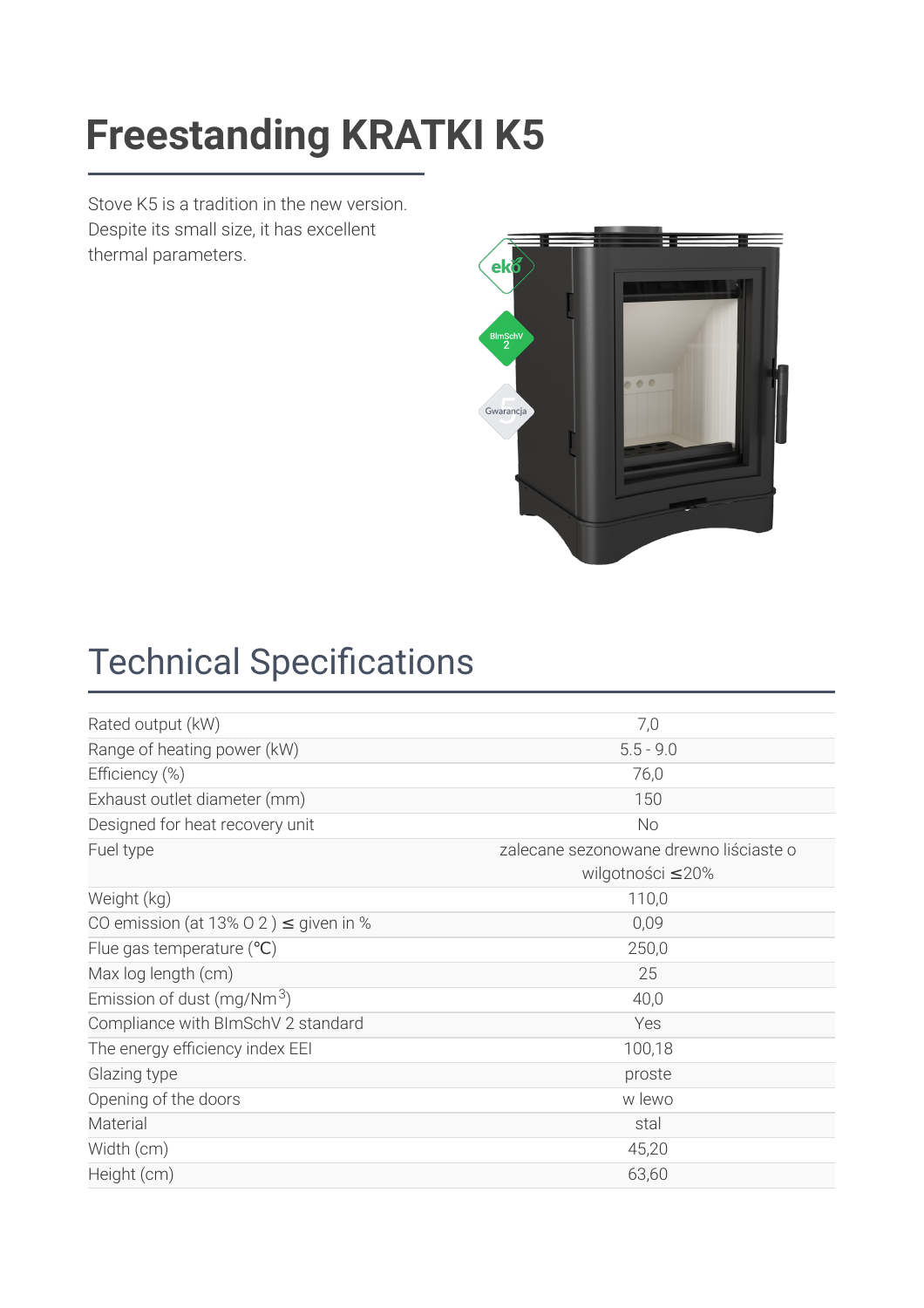| Depth (cm)                                 | 40,00     |
|--------------------------------------------|-----------|
| External air inlet                         | <b>No</b> |
| The liner of the combustion chamber        | Yes       |
| Ashpan                                     | Yes       |
| Decorative printed glass                   | No.       |
| ASDP - automatic control of the air supply | No.       |
| Turbine TURBOFAN                           | No.       |
| Water panel                                | No        |

### Features

#### **MAXIMUM USE OF ENERGY**

The body and the front of the insert are resistant to high temperatures thanks to the high quality steel used in production.

Combustion of fuel thanks to the Acumotte deflector

Triple system of combustion chamber's air venting: primary air - secondary air supplied under the grate through holes in a back wall. Additionally clean glass system designed (air curtain).

Efficient burning process & maintaining of temperature to keep the warmth for longer thanks to lining of combustion chamber with Acumotte - heat accumulating material which raises the temperature in the combustion chamber.

Adjusting the external air inlet corresponding to the intensity of burning by using a single regulator, which is below the oven door.

#### **SAFETY AT THE HIGHEST LEVEL**

Perfect tightness thanks to the solid welds made in a noble gas shielding.

All steel elements are laser cut and bent on CNC bending machines.

Insert's front equipped with a heat resistant ceramics that withstands temperatures up to 800oC.

#### **CONVENIENT TO USE**

Movable grate and ashpan enables to clean the insert.

Reduced soot deposition through a system of pure glass (air curtain).

An elegant and comfortable handle.

It can be used in a various mounting conditions thanks to adjustable exhaust outlet: on the back or top of the stove (for back exhaust outlet installation purchase of top plate cover is required).

5 year warranty.